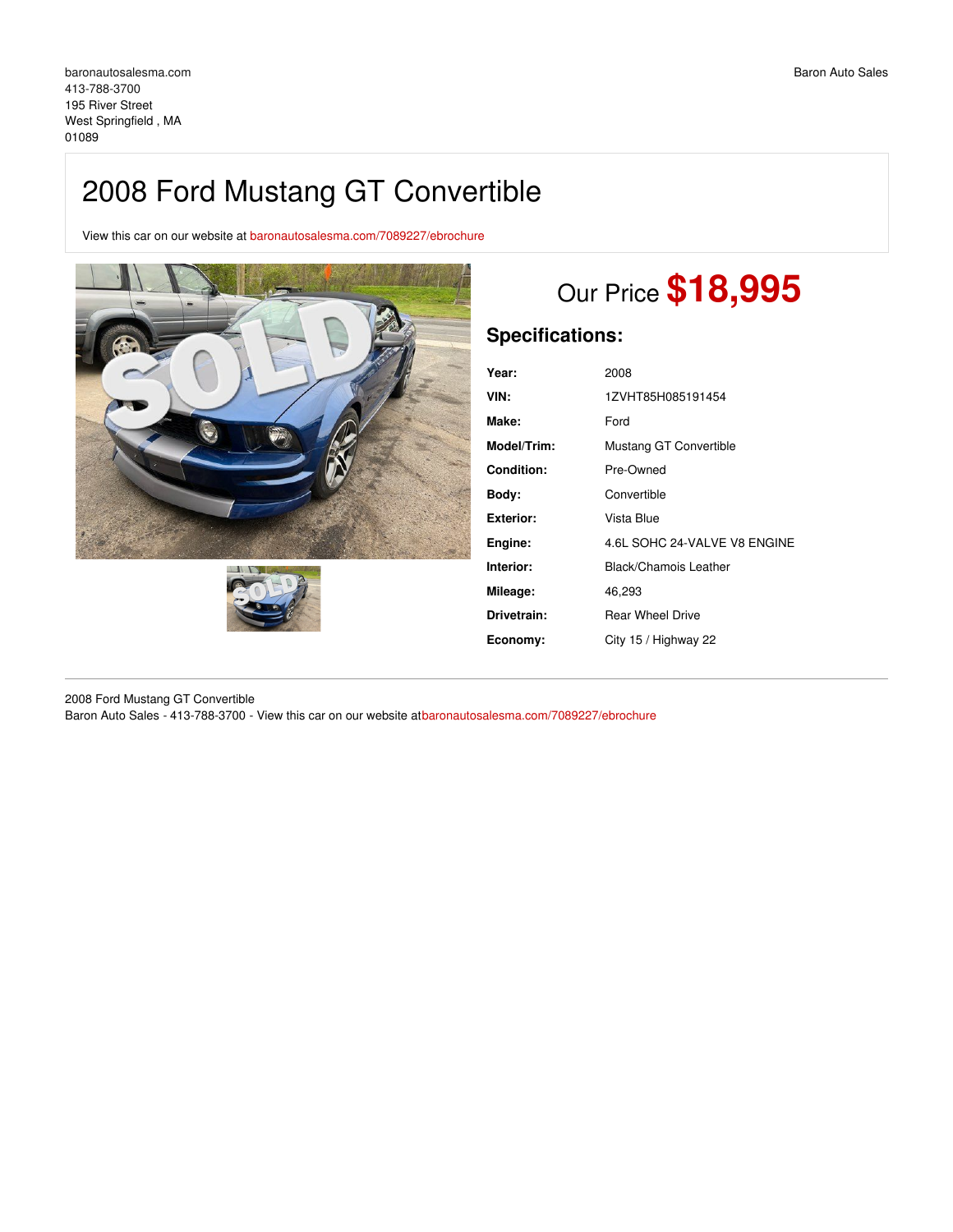

2008 Ford Mustang GT Convertible

Baron Auto Sales - 413-788-3700 - View this car on our website at[baronautosalesma.com/7089227/ebrochure](https://baronautosalesma.com/vehicle/7089227/2008-ford-mustang-gt-convertible-west-springfield-ma-01089/7089227/ebrochure)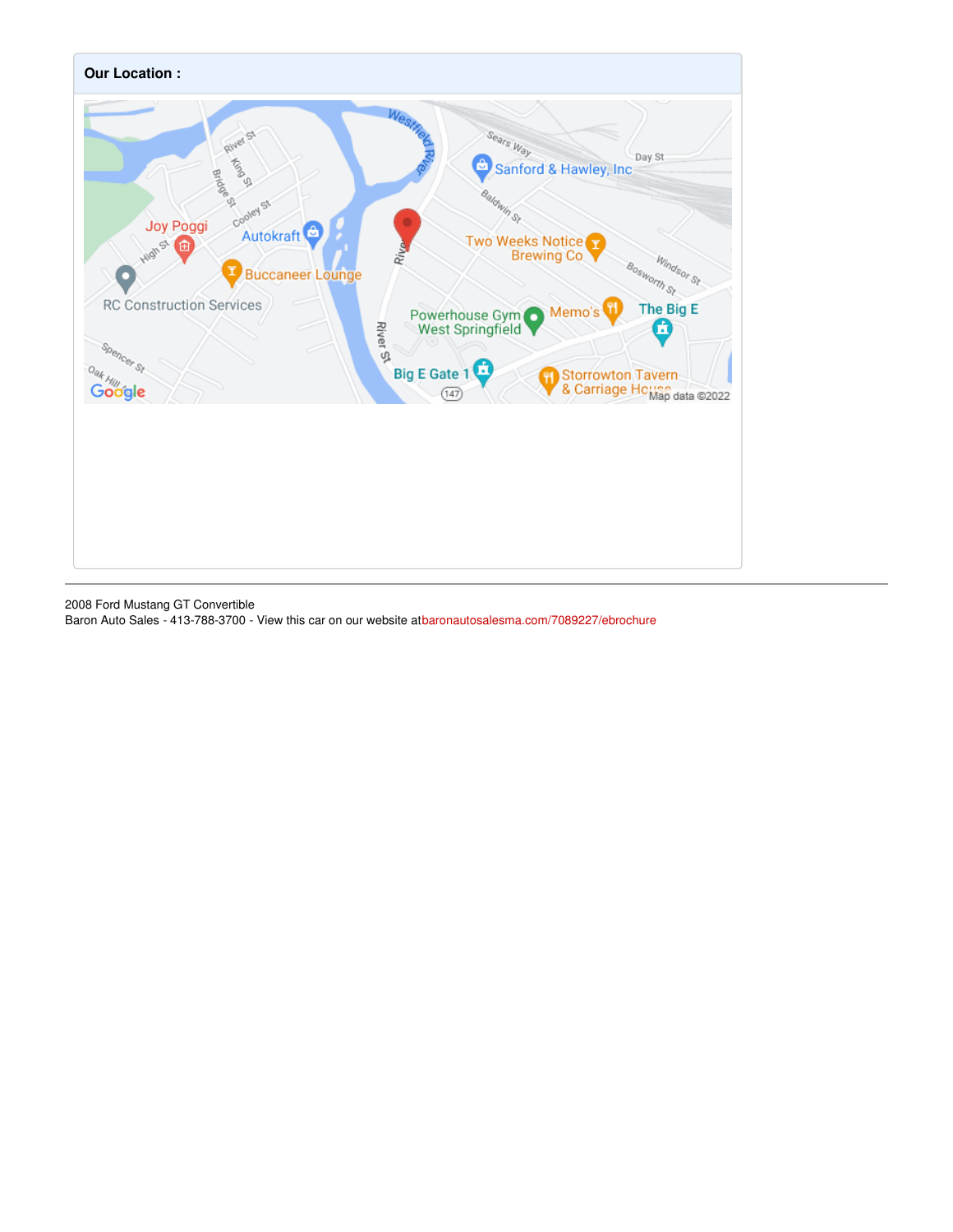## **Installed Options**

#### **Interior**

- "Stampeding Horse" logo cloth front sport bucket seats-inc: 6-way pwr driver seat w/pwr lumbar, 2-way manual passenger seat
- (2) cupholders- (2) pwr points- Air conditioning- Center console-inc: armrest, storage bin
- Chrome accent (4) gauge instrument cluster Driver footrest
- Front color-keyed floor mats w/driver retention hook- Front door map pockets
- Illuminated entry- Lighted bezel
- Premium AM/FM stereo w/CD player-inc: clock, auxiliary audio input jack Pwr door locks
- Pwr windows w/one-touch up/down- Rear bench seat- Rear window defroster
- Remote keyless entry- SecuriLock passive anti-theft system (PATS)
- Tilt steering wheel w/speed controls- Tire pressure monitoring system

#### **Exterior**

- Color-keyed rocker panel moldings- Complex reflector halogen headlamps
- Convertible soft top- Dual pwr exterior mirrors- Fog lamps in grille- Rear spoiler
- Variable intermittent windshield wipers

#### **Safety**

- "Stampeding Horse" logo cloth front sport bucket seats-inc: 6-way pwr driver seat w/pwr lumbar, 2-way manual passenger seat
- (2) cupholders- (2) pwr points- Air conditioning- Center console-inc: armrest, storage bin
- Chrome accent (4) gauge instrument cluster Driver footrest
- Front color-keyed floor mats w/driver retention hook- Front door map pockets
- Illuminated entry- Lighted bezel
- Premium AM/FM stereo w/CD player-inc: clock, auxiliary audio input jack Pwr door locks
- Pwr windows w/one-touch up/down- Rear bench seat- Rear window defroster
- Remote keyless entry- SecuriLock passive anti-theft system (PATS)
- Tilt steering wheel w/speed controls- Tire pressure monitoring system

#### **Mechanical**

- 17" premium painted cast aluminum wheels 4-wheel anti-lock braking system (ABS)
- 4.6L SOHC SEFI 24-valve V8 engine 5-speed manual transmission
- Engine block heater \*STD on retail vehicles only in AK, MN, ND, SD, MT, WI & WY. Optional on fleet vehicles\*
- Limited slip differential- Mini spare tire/wheel
- P235/55ZR17 performance all-season BSW tires- Pwr rack & pinion steering
- Pwr vented 4-wheel disc brakes- Rear wheel drive- Stainless steel dual exhaust system
- Traction control

-

## **Option Packages**

**Factory Installed Packages**

4.6L SOHC 24-VALVE V8 ENGINE

<span style="font-size: 16px"><span style="background-color: #ffffff">You can make us an offer anytime! Please call us </span><strong><span style="background-color: #ffffff">TOLL FREE</span></strong><span style="background-color: #ffffff"> at </span><strong><span style="background-color: #ffffff">1-866-582-0867! </span></strong><span style="background-color: #ffffff">Call us for a test drive! We want to sell you this car! We want your trade! Visit our </span><strong><span style="background-color: #ffffff">ALL NEW </span></strong><span style="background-color: #ffffff">Web Site </span></span><span style="font-size: 16px"><strong><a href="http://www.baronautosalesma.com"><span style="background-color: #ffffff">www.baronautosalesma.com</span></a></strong><span style="background-color: #ffffff"> <strong>!!!!!&nbsp; </strong>&quot;Nobody beats The Baron!&quot;</span></span>